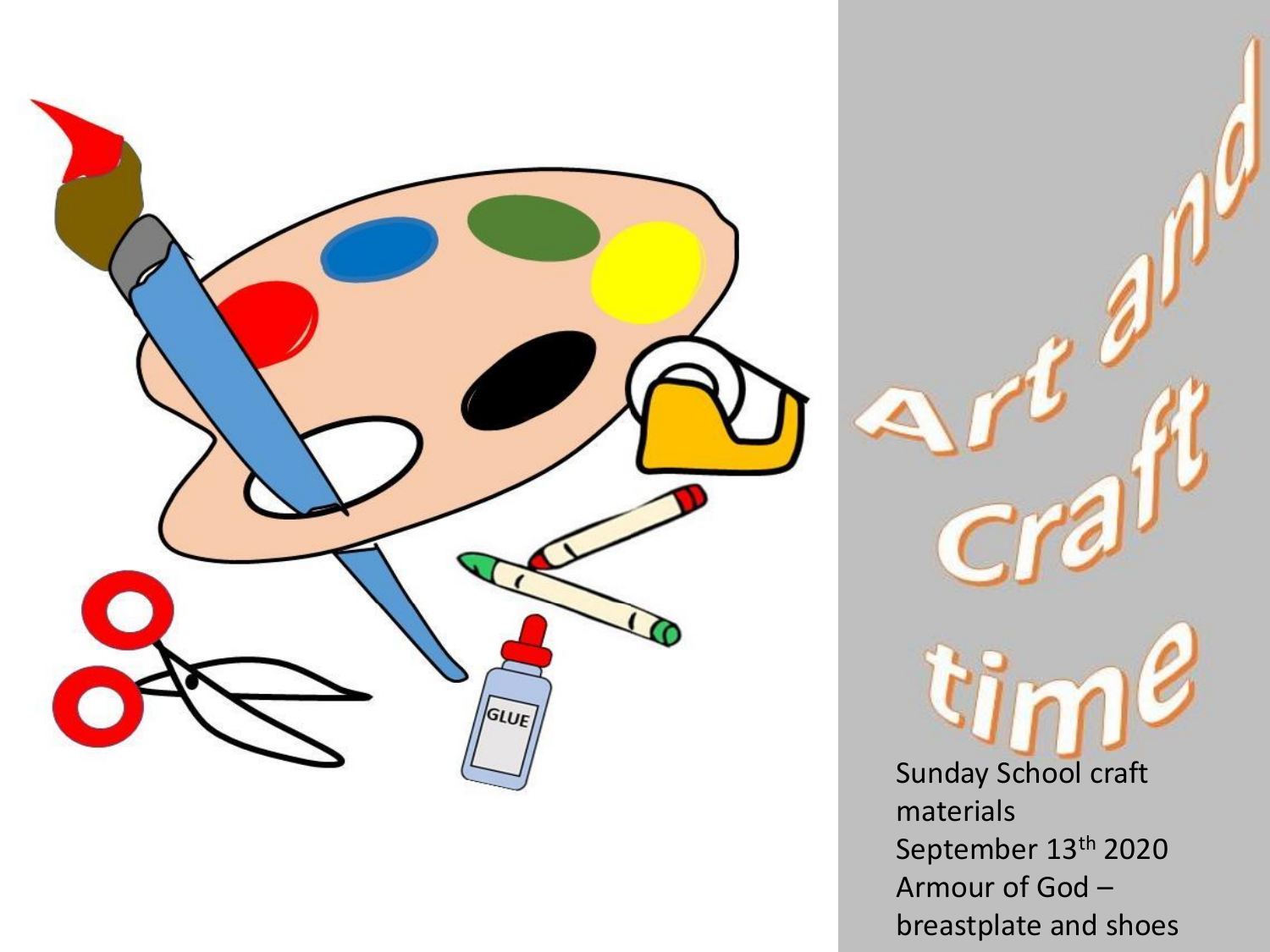**Beginners -**

Link the pairs find the shoe that matches the activity



peace

**PR**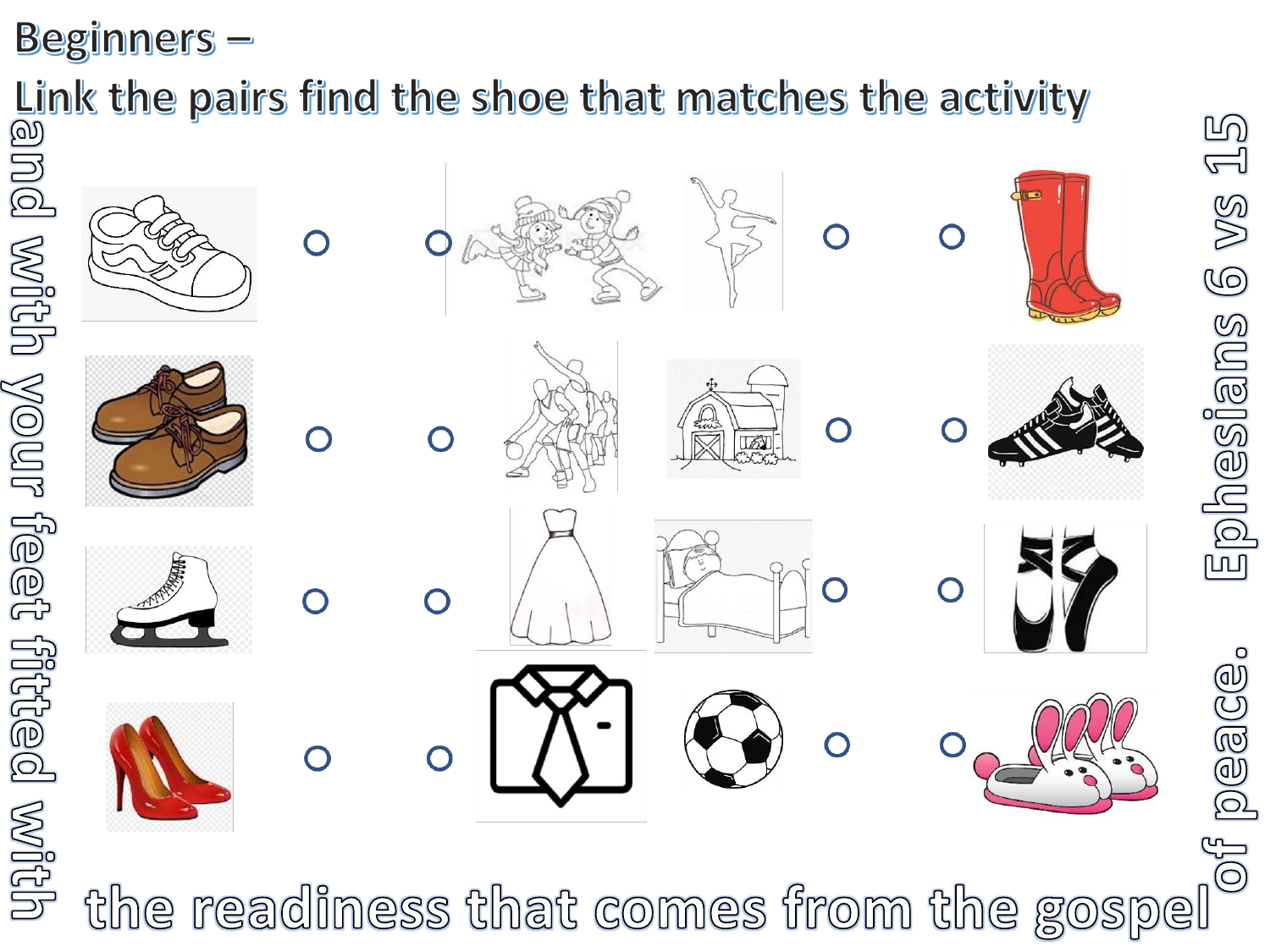## Seniors -

Crack the code and find the message …

Be careful several of the characters look really similar!

Careful eyes only on this mission!

| U                      | n.  | $\overline{\mathbf{X}}$ | $\mathsf{T}$ |                         | $\overline{\mathbf{X}}$ | $\mathbf{r}$ | T                     |              | $\mathbf{I}$ | 9 | $\mathsf{T}$              | $\mathsf X$  | $\mathbf{Q}$ | $\mathbf{Y}$ | $\mathbf{O}$ | $\mathfrak{D}$ | $\boldsymbol{\kappa}$ | $\mathbf{Y}$   | ℸ                         |              | נ                       | ה                       |        |           |  |
|------------------------|-----|-------------------------|--------------|-------------------------|-------------------------|--------------|-----------------------|--------------|--------------|---|---------------------------|--------------|--------------|--------------|--------------|----------------|-----------------------|----------------|---------------------------|--------------|-------------------------|-------------------------|--------|-----------|--|
|                        |     |                         |              |                         |                         |              |                       |              |              |   |                           |              |              |              |              |                |                       |                |                           |              |                         |                         |        |           |  |
| 9                      | n.  |                         | $\mathsf{T}$ | $\overline{\mathbf{X}}$ | ┱                       | נ            | $\overline{1}$        | $\mathbf{D}$ | n            | T | פ.                        | פ            |              | n            | Ŋ            |                | $\mathbf{O}$          | $\mathfrak{D}$ | $\boldsymbol{\mathsf{X}}$ | $\Delta$     | ヿ                       | @                       |        |           |  |
|                        |     |                         |              |                         |                         |              |                       |              |              |   |                           |              |              |              |              |                |                       |                |                           |              |                         |                         |        |           |  |
| $\boldsymbol{\lambda}$ | ່ ນ | $\lambda$               |              | ⊍່                      | n.                      | $\mathbf{Y}$ | $\mathbf{r}$          |              | ${\bf n}$    | נ | $\overline{1}$            | 9            |              | ה            | ┱            | ᄀ              | $\mathbf{\Sigma}$     |                | ה                         | n.           | $\overline{\mathbf{X}}$ | $\mathbf{Y}$            | $\top$ | $\lambda$ |  |
|                        |     |                         |              |                         |                         |              |                       |              |              |   |                           |              |              |              |              |                |                       |                |                           |              |                         |                         |        |           |  |
| Ψj                     | n.  | $\overline{\mathbf{X}}$ | $\mathsf{T}$ |                         | $\mathbf{Y}$            | $\mathsf{T}$ | $\mathbf T$           |              | 9            | ℸ | $\boldsymbol{\mathsf{N}}$ | $\lambda$    | n            | n            | T.           | <b>D</b>       | <u>c</u>              |                | $\overline{\mathbf{X}}$   | $\mathbf{r}$ | $\boldsymbol{\lambda}$  | $\overline{\mathbf{X}}$ |        |           |  |
|                        |     |                         |              |                         |                         |              |                       |              |              |   |                           |              |              |              |              |                |                       |                |                           |              |                         |                         |        |           |  |
| ב                      | נ   | ד                       | $\mathbf{T}$ | פ                       |                         | ה            | $\boldsymbol{\Theta}$ | נ            | ל            |   | $\mathbf{Y}$              | $\mathbf{r}$ | Т            |              |              | נ              | $\mathbf{Q}$          | $\mathbf O$    | T                         | $\mathbf{D}$ |                         |                         |        |           |  |
|                        |     |                         |              |                         |                         |              |                       |              |              |   |                           |              |              |              |              |                |                       |                |                           |              |                         |                         |        |           |  |
| נ                      | ה   |                         | $\mathbf O$  | Τ                       | $\boldsymbol{\lambda}$  | $\mathbf{a}$ | T                     | $\sim$       |              |   |                           |              |              |              |              |                |                       |                |                           |              |                         |                         |        |           |  |
|                        |     |                         |              |                         |                         |              |                       |              |              |   |                           |              |              |              |              |                |                       |                |                           |              |                         |                         |        |           |  |





|  | <br>$\cdots$ |  |       |  |  |  |
|--|--------------|--|-------|--|--|--|
|  |              |  | 6   7 |  |  |  |